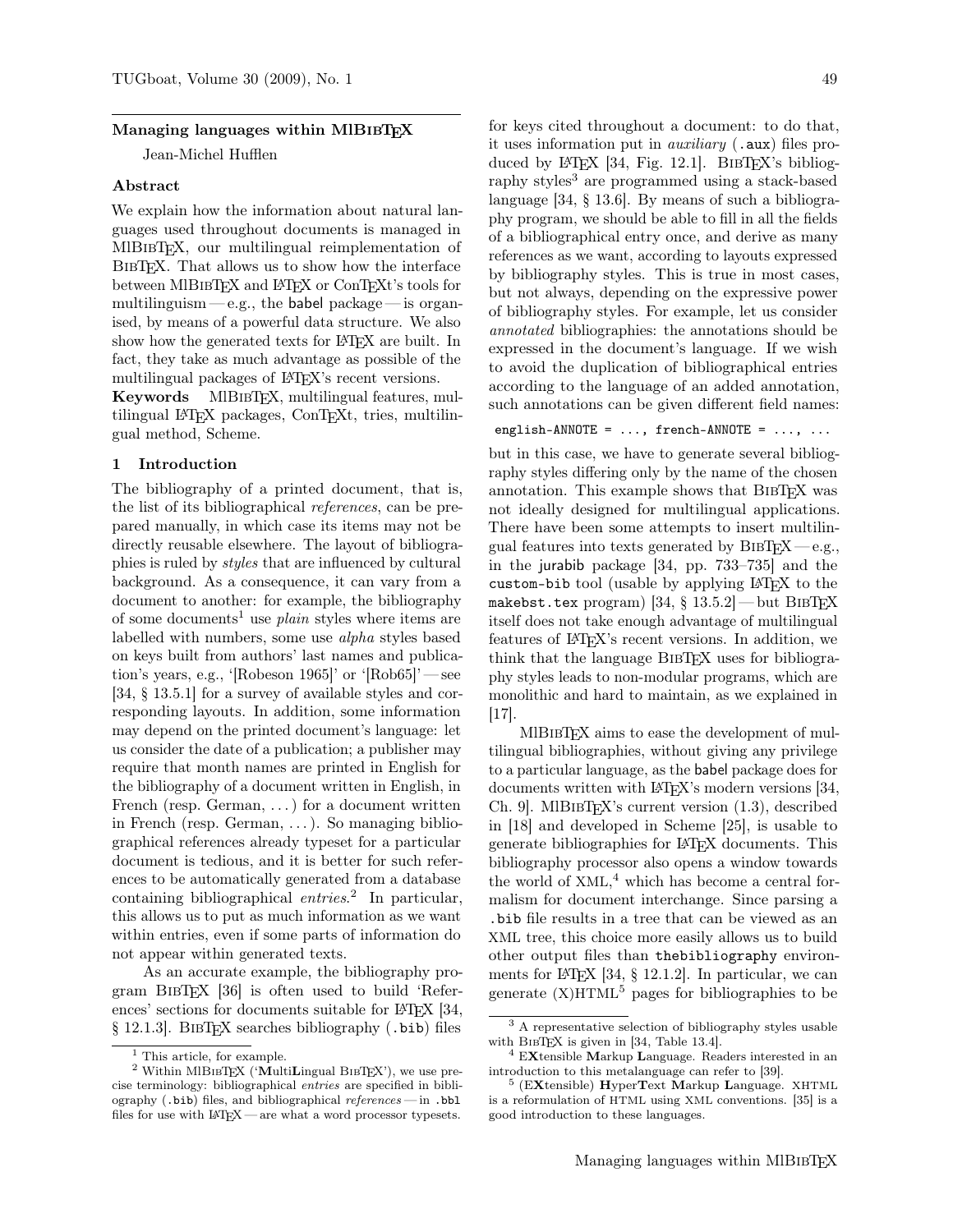```
@BOOK{robeson1965,
        AUTHOR = {first \Rightarrow Kenneth, last \Rightarrow Robeson}.TITLE = {The Polar Treasure},
        PUBLISHER = {Bantam},
        SERIES = {Doc Savage},
        NUMBER = 4,
        NOTE = {[Titre de la traduction française : "Le trésor polaire"] ! french
                 [Titel der deutschen \"{U}bersetzung: "Das Wrack im Eis"] ! german
                 [T\'{i}tulo de la traducci\'{o}n al Espa\~{n}ol: "El tesoro del Polo"] ! spanish}
        YEAR = 1965,
        MONTH = apr,LANGUAGE = english}
```
Figure 1: Example of an entry using MIBIBTEX's features.

displayed on the Web, or XML files written according to the rules of XSL-FO<sup>6</sup> [43]. In fact, bibliography styles are now programmed using a new language, called nbst,<sup>7</sup> close to  $XSLT<sup>8</sup>$  [41], the language of transformations for XML documents.

We have already written some documents about MIBIBTEX's implementation. In [19], we explain why we have started a new implementation using Scheme [25], after a first project in C [26]. We have also begun to describe the broad outlines of this implementation using Scheme in  $[22]$ . Here<sup>9</sup> we explain how the information about the natural languages used throughout bibliographies—and LAT<sub>EX</sub> documents— is organised. In the next section, we show the drawbacks of deferring the generation of multilingual bibliographies to LATEX. Then Section 3 exposes the notion of language identifiers, introduced in MlBibTEX. Section 4 explains how our data structure for handling language identifiers is built and how it allows us to generate multilingual bibliographies. We do not describe this data structure in Scheme directly, but using an abstract way, so that we can see that it could be implemented in any programming language.<sup>10</sup> Finally, we show that this data structure should be able to evolve for MIBIBTFX's future versions.

We assume that readers are familiar with the multilingual babel package of  $\mathbb{F} \to \mathbb{F} \times \mathbb{Z}$ , developed by Johannes Braams and described in [34, Ch. 9].

We also assume that readers can understand some simple macros, expressed using T<sub>F</sub>X's language [28, Ch. 20]. About BibTEX, XML, and Scheme, basic knowledge is sufficient to read this article, as well as basic notions about the use of trees in programming. Some notions related to specialised structures for searching strings are recalled in footnotes.

# 2 Difficulty related to languages

# 2.1 Accents and other diacritical signs

Let us consider the robeson1965 entry given in Figure 1. It looks like a BibTEX entry, but some syntactic features indisputably belonging to MIBIBT<sub>EX</sub> can be noticed: more user-friendly syntax for person names (AUTHOR and EDITOR fields), the use of multilingual switches  $({\text{'}}, \ldots)$  : ..., within the value of the NOTE field. These notations are detailed in [18].

As mentioned in the introduction, such an entry is viewed as an XML tree in the sense that we can address its parts by using the XPath language [42]. As an example, Figure 2 gives the representation of the value associated with the NOTE field.<sup>11</sup> We can remark that quotations are uniformly expressed by using the American quotation marks  $($ " $\ldots$ ") within a .bib file (see Figure 1), but each quotation is transformed into an XML element — an occurrence of the emph element with accurate attributes<sup>12</sup> — so putting quotation marks belonging to other languages is eased:  $' \times \ldots \times'$  in French,  $', \ldots, ''$  in German, etc. More exactly, bibliography stylesheets are in charge of this. Likewise, we can remark that some accented letters can be typed directly by end-users (see the group expressed in the French language in Figure 1) or by using TEX commands (see the group written

 $^6$  EXtensible Stylesheet Language — Formatting Objects: this language aims to describe high-quality print outputs. An introductory reference to XSL-FO suitable for LATEX users is  $[24]$ <sub>z</sub> a more general one is [37].

 $7$  New Bibliography STyles.

 $^8$  EXtensible Stylesheet Language Transformations.

<sup>9</sup> The present article is a renewed and updated version of previous material. A first version was initially designed for the PracT<sub>EX</sub> 2005 conference. Later, this presentation was given at a conference of the German-speaking TEX user group — at Berlin, in 2006 — and was entitled Sprachen in MlBIBTEX.

<sup>10</sup> Besides, the implementation used within our preliminary project in C [19] was quite close to the current one.

 $11$  In fact, MIBIBTEX internally uses the conventions of SXML (Scheme implementation of XML) [27]. See [22] for more details.

<sup>12</sup> Readers interested in a description of elements and attributes used throughout the XML versions of .bib files can refer to [16]: that is an earlier version, but changes are slight.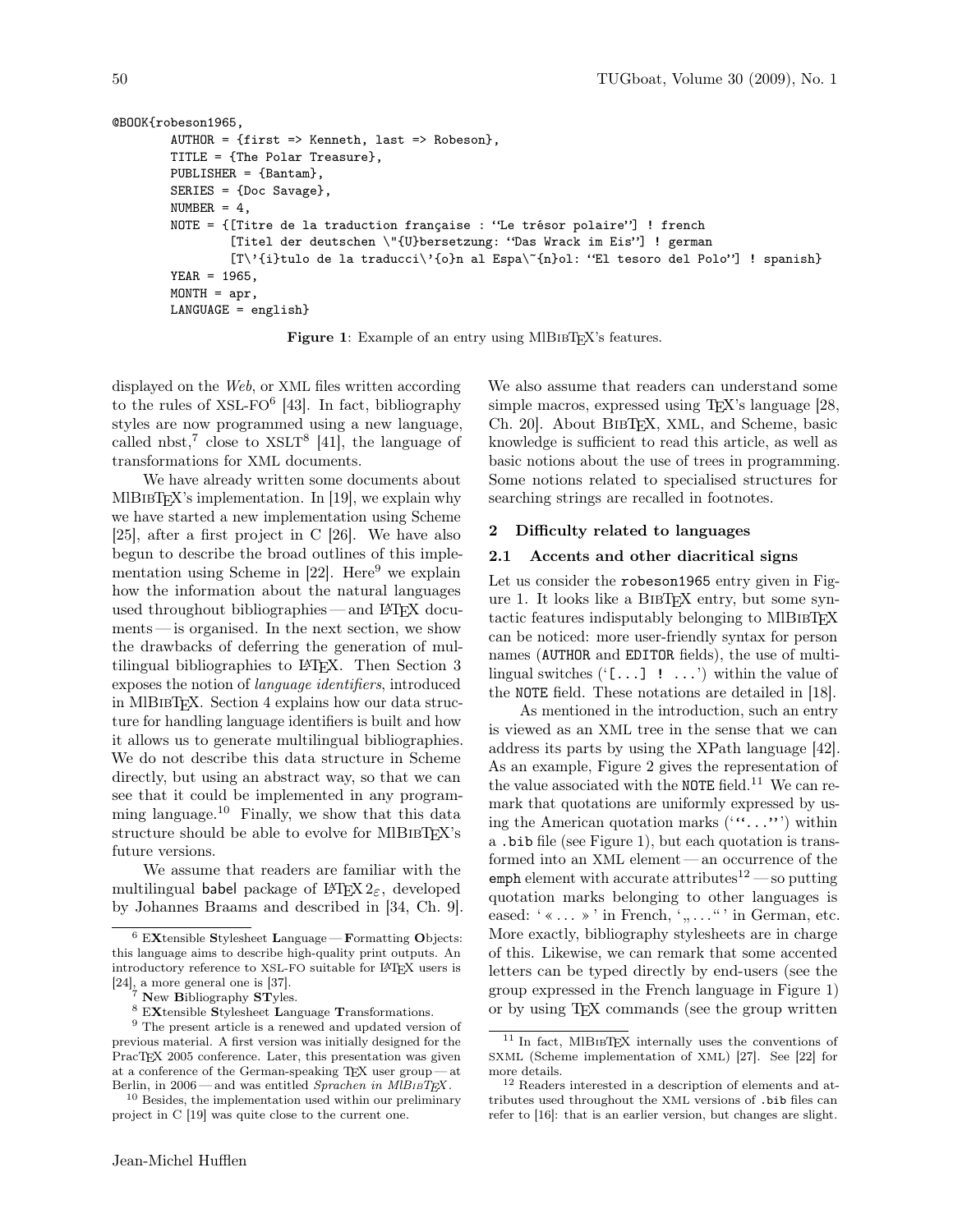#### <note>

```
<group language="french">
   Titre de la traduction française :
   <emph emf="no" quotedbf="yes">
     Le trésor polaire
    </emph>
  </group>
  <group language="german">
   Titel der deutschen Übersetzung:
    <emph emf="no" quotedbf="yes">
     Das Wrack im Eis
    </emph>
  </group>
  <group language="spanish">
   Título de la traducción al Español:
    <emph emf="no" quotedbf="yes">
     El tesoro del Polo
    </emph>
 </group>
</note>
```
Figure 2: Multilingual note as an XML tree.

in Spanish), but as shown in Figure 2, the characters resulting from these commands are directly put within text nodes.<sup>13</sup>

Letters with accents and other diacritical signs illustrate some deficiency of the information put into .aux files. As a consequence, we have to parse the preamble of  $text$  tex source files<sup>14</sup> to get this information. When we generate texts, we cannot know if we can insert such letters directly, or if we have to write TEX commands to produce them. This last solution works in any case, provided that such commands belong to LAT<sub>EX</sub>'s basic set. That is true for commands that produce most accents (acute, grave, circumflex,  $\dots$ ) but there is a simple counter-example: the French guillemets.

Concerto comique  $n^{\circ}$  25 en sol mineur « Les Sauvages et la Furstenberg ».

Such a French title may be mentioned within a book written in any language. In other words, we may have to write French guillemets even within a document written in English. The LATEX commands to produce them depend on the package used to write French fragments: either '\og' and '\fg' for the frenchb option<sup>15</sup> [5] of the babel package, or '\guillemets' and '\endguillemets' for

the frenchpro package<sup>16</sup> [11]. There are other commands to get these guillemets, but they depend on other packages: if the fontenc package [34, § 7.5.3] has been loaded with the  $\texttt{OT1}$  option,  $^{17}$  the commands \guillemotleft and \guillemotright produce opening and closing guillemets as single characters. If  $\mathbb{F}$ F<sub>F</sub>X uses its default encoding  $(0T1)$ , these commands are not provided and using them causes errors. However, getting French guillemets by combination of several characters is possible as shown in [21, Fig. 3]. Besides, a more immediate way exists if your keyboard allows you to type these guillemets, in which case using the inputenc package [34, § 7.5.2] with the latin1 option allows LAT<sub>EX</sub> to process them directly. If these characters are unavailable on your keyboard, you can use the sequences ' $\langle \cdot \rangle$  and ' $\rangle$ ' with the frenchb option [5] of the babel package.<sup>18</sup>

These details may seem to be anecdotal, nevertheless they show how difficult the automatic generation of such texts is, especially if we wish to generate 'nice' texts, that is, readable by human agents. An end-user can solve this problem by typing LAT<sub>EX</sub> commands directly within .bib files, but as a consequence, such bibliography files become difficult to be shared among several users, unless they make sure that the same packages with compatible options will be loaded when texts are processed. In addition, some files can be unusable for building other output files than those suitable for  $\mathbb{F}T\mathbb{F}X$ :<sup>19</sup> in particular, this point can obstruct the generation of bibliographies suitable for ConTEXt, another format built on T<sub>E</sub>X, created by Hans Hagen [14].

# 2.2 Using advanced IATEX commands

Let us consider again the value of the NOTE field within the robeson1965 entry of Figure 1. This multilingual text could be transformed for use with  $\LaTeX{}$  by means of the \iflanguage command of the babel package [34, § 9.2.1] as follows:

```
NOTE \mapsto \iflanguage{frenchb}{...}{%
         \iflanguage{germanb}{...}{%
          \iflanguage{spanish}{...}{}}}
```
 $^{13}$  Although this behaviour only holds about the Latin  $1\,$ encoding (ISO-8859-1) presently. Future versions will probably extend it to the other encodings summarised in [13, Table C.4].

<sup>14</sup> That is, the commands located before the document itself, introduced by '\begin{document}'.

<sup>&</sup>lt;sup>15</sup> This option has two aliases: french and francais. We will come back to this point later.

<sup>16</sup> This is a successor of the french package described in [7]. For reasons explained in [8, 9, 10], it has been replaced by a *freeware* version frenchle— 'french  $alL\vec{E}g\acute{e}$ ' (for 'lightened')  $-$  [12] and a *shareware* version frenchpro  $-$  'french PROfessional'— [11]. The development of the freeware version seems to have stopped since B. Gaulle's death, in August 2007. Coming back to the French guillemets, the frenchle package provides only some compatibility with the commands '\og' and '\fg' of the babel package's frenchb option [12, § 7].

<sup>&</sup>lt;sup>17</sup> That is, if the Cork encoding is used, with a range of 256 characters.

<sup>...</sup> or the frenchpro package [11].

 $^{19}$   $\ldots\,$  although MlBıвTEX's next version will probably be able to solve this problem: cf. [20].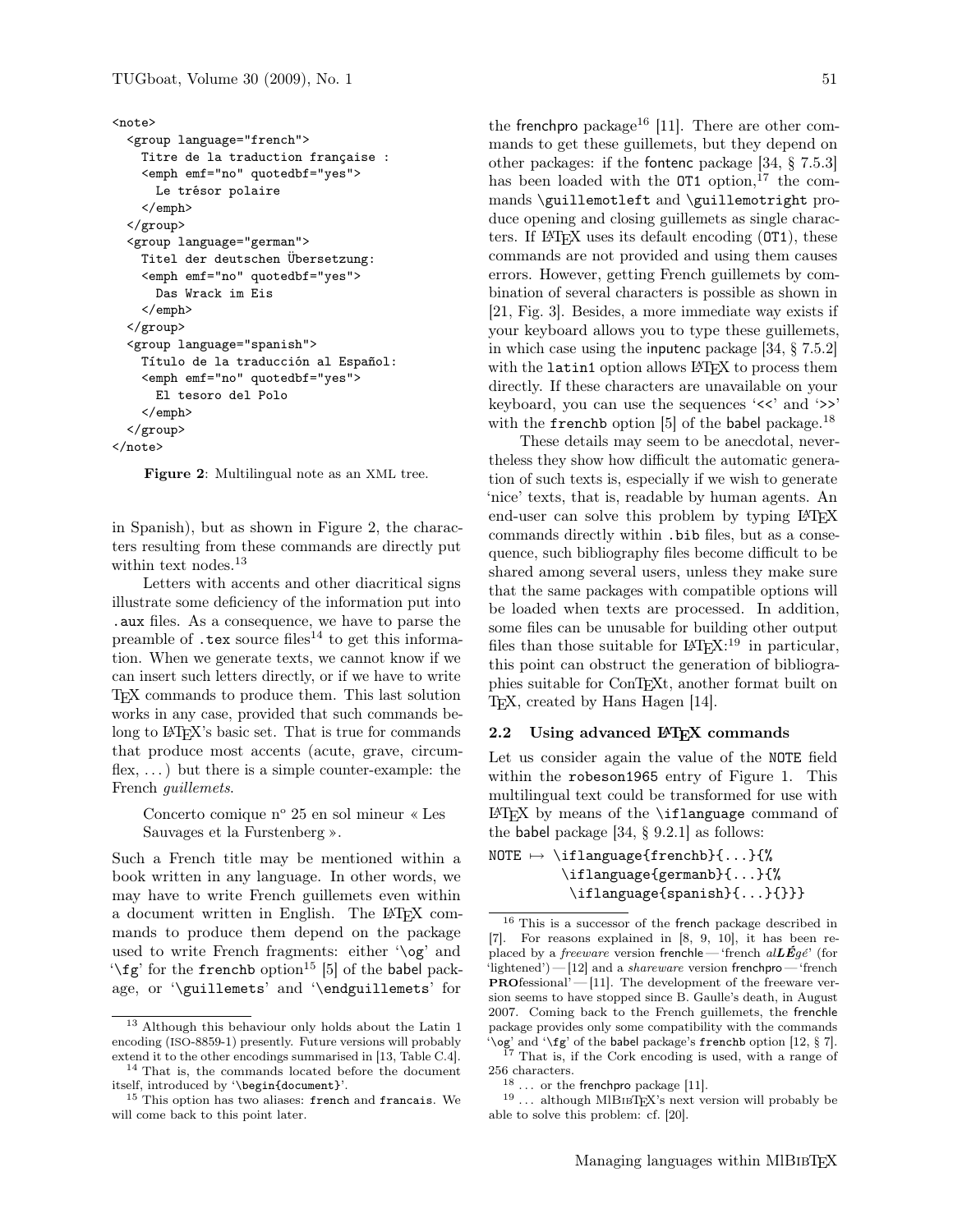provided that this entry is cited only by documents written with the babel package, loaded with at least the options frenchb, germanb, $^{20}$  and spanish. However, if a user writes only in French by means of the frenchle package, this source text is unusable. $21$  In addition, let us consider that we are building a bibliography for a document whose main language is French. Therefore, the bibliographical reference for robeson1965 is surrounded as follows:

```
\bibitem[...]{robeson1965}
```

```
\begin{otherlanguage*}{english}Robeson
  (Kenneth)...
```

```
\end{otherlanguage*}
```
[34,  $\S$  9.2.1]. Besides, MIBIBTFX offers a choice [18] between two kinds of bibliography styles:

- a *language-dependent* style, that is, each bibliographical item is expressed only in the entry's language,
- a *document-dependent* style, that is, each bibliographical item is expressed in the document's language, as far as possible.

In the first case, nothing need be done because the robeson1965 entry characterises a book in English. In the second case, the French version of the NOTE field should be put and the previous text of this note should be surrounded as follows:

```
NOTE \mapsto \begin{cases} \phi * & \text{if } \phi * \end{cases}\iflanguage{frenchb}{...}{%
          \iflanguage{germanb}{...}{%
            \iflanguage{spanish}{...}{}}}%
         \end{otherlanguage*}
```
Even if such texts are generated automatically, we can see that they are quite complicated.

Now let us consider the entry given in Figure 3: it concerns the English translation of a French book, so most information is given in English, except for the author's name and the original title, given in French. We wish these French fragments to be hyphenated correctly if need be, but if there is no way to typeset French fragments, we accept them to be typeset according to the rules of the language in use at this point. So we can write a robust version of the \foreignlanguage command provided by the babel package  $[34, \S\ 9.1.2]$ , here called **\putwrtlanguage**:  $^{22}$ 

```
@ARTICLE{ayerdhal2001,
       AUTHOR = {[last => Averdhal] : French}TITLE = {Flickering},
       JOURNAL = {Interzone},
       NUMBER = 167,
       PAGES = {6--13},
       NOTE = {English translation of
               "[Scintillements] : french", by
               Sheryl Curtis},
       YEAR = 2001,
       MONTH = may,
       LANGUAGE = english}
```
Figure 3: English translation of a French writer's book.

```
\def\putwrtlanguage#1#2{%
 \expandafter%
\ifx\csname l@#1\endcsname\relax%
  \typeout{Language #1 unusable.}#2\else%
 \ifnum\csname l@#1\endcsname=\language%
  #2\else%
  \foreignlanguage{#1}{#2}%
 \fi%
\fi}
```
This command could be used to process the two French fragments of the bibliographical reference for ayerdhal2001:

```
\putwrtlanguage{frenchb}{Ayerdhal}
\putwrtlanguage{frenchb}{Scintillements}
```
So this command is used twice when this bibliographical reference is processed. That is, checking whether the frenchb language is known is performed twice, although the answer is always the same. Either the \l@frenchb command is available for the whole of the document, or it is not at all. However, this replication does not result in great loss of efficiency: we can imagine that TEX can check a command's existence quickly. But in this first version, we assumed that the multilingual tool used was the babel package. If we take LATEX's other multilingual packages into account— frenchle, german [38], ngerman and polski  $[4, \S$  F.7 — our command looks like:  $2^3$ 

```
\def\putwrtlanguage#1#2{%
\@ifpackageloaded{babel}{\expandafter...
      ... % (As previously.)
 }{\@ifpackageloaded{frenchle}{%
    \ifthenelse{\equal{#1}{french}}{%
     \french#2}{\english#2}}{%
```
<sup>20</sup> Like the babel package's option for French (cf. footnote 15), 'german' is an alias and the option's actual name is germanb.

 $21$  In fact, frenchle may be used as an option of babel [12, § 6.5]. However, frenchle has been developed to be loaded as a package, in which case babel's commands are unknown.

 $2<sup>2</sup>$  Let us recall that the commands giving access to languages are defined by natural numbers, thus we can use \ifnum to compare them.

<sup>23</sup> The frenchle package is not wholly multilingual in the sense that it deals with the French language, and can revert to LAT<sub>E</sub>X's original configuration — by means of the  $\epsilon$ command [12, § 6.5] — in which case texts are supposed to be in English, as we do in the second version of the \putwrtlanguage command.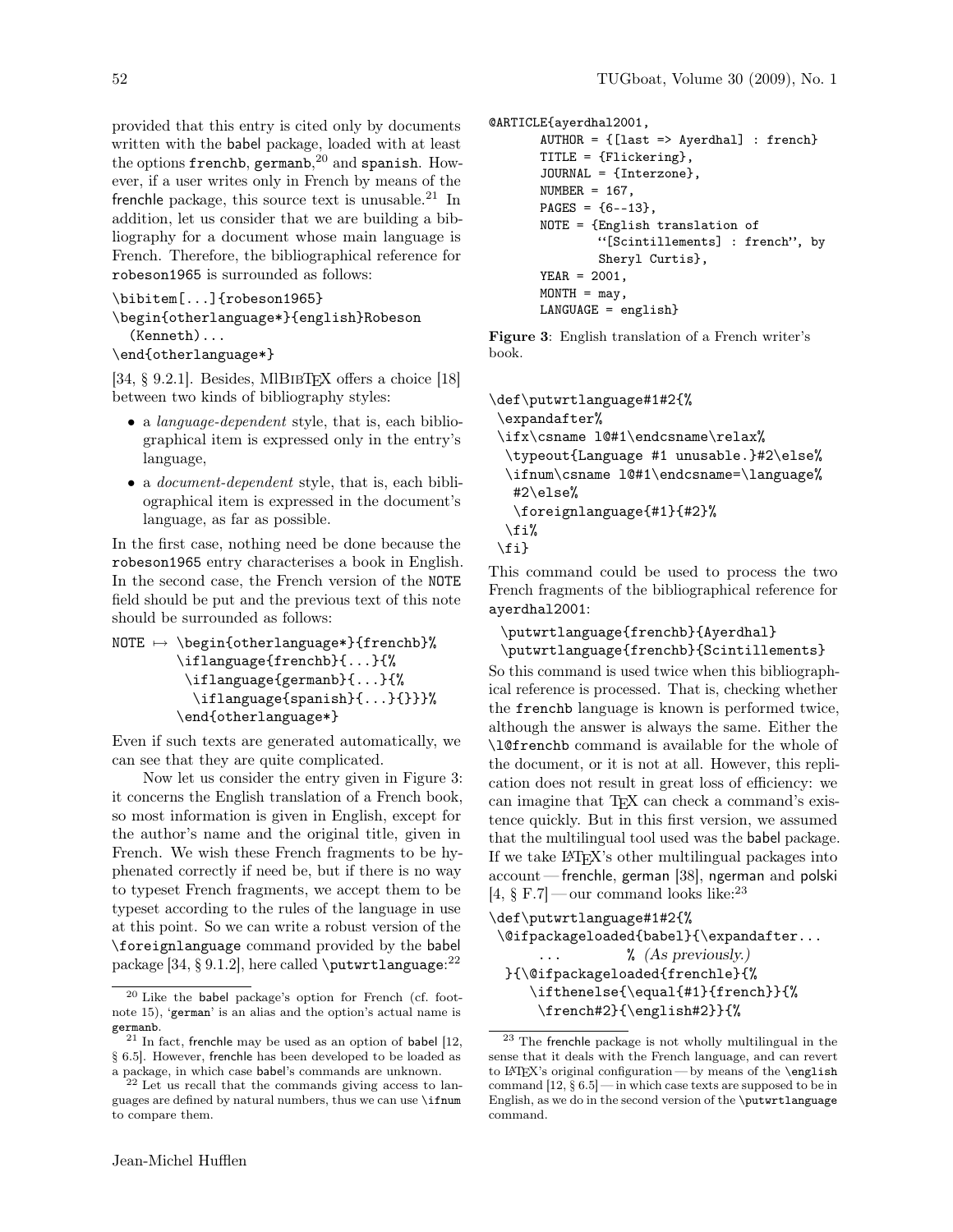```
\@ifpackageloaded{german}{...}{%
 \@ifpackageloaded{ngerman}{...}{%
  \@ifpackageloaded{polski}{...}{%
   #2}}}}}}
```
The waterfall of tests makes the command slower, and as many times as it is called, the corresponding results will be retrieved more and more slowly.<sup>24</sup>

These two examples show that implementing multilingual bibliographies by means of LAT<sub>EX</sub> commands only results in complicated texts. In addition, these texts are suitable for LATEX only. If we wish to derive bibliographies for another word processor e.g.,  $ConTr Xt$  — we have to put the same basic algorithms into action, but with the library of another language. So it seems to be better for such algorithms to be put into action by the bibliography processor itself.

#### 3 Language identifiers

If we consider the results of working groups related to XML, natural languages throughout bibliographical data bases should be specified using the two-letter language, optionally followed by a two-letter country code,<sup>25</sup> described in [1] and [13,  $\S$  C.1]. This convention allows the general reference to a language as well as a more precise reference to a local variant of it. For example, 'en' is for the English language in general, whereas 'en-UK' (resp. 'en-US') is for British (resp. American) English only. In particular, using this convention would simplify an interface with the Con-TEXt format, which also uses these codes. For example, ConTEXt uses the statement '\language[fr]' to change the document's current language into French [14, Ch. 7]. When MIBIBTFX's first version was designed [15], it aimed at being a 'better BIBT<sub>EX</sub>', mainly usable in cooperation with LATEX; we did not relate this to XML features. Besides, we knew that many users of BIBTEX put LATEX commands within values of BibTEX fields. For example, it seemed to be interesting to process differently the texts written in French by using the successors of the french package and those using the frenchb option of the babel package. The compromise we have settled is:

- a language identifier of MIBIBTEX is a nonambiguous prefix of:
	- either an option of the babel package,
	- $-$  or a multilingual *ad hoc* package;

the multilingual ad hoc packages we recognise are frenchle, german, ngerman, and polski;

• by 'non-ambiguous', we mean that a language identifier can denote several ways to get access to the same language.

As examples:<sup>26</sup>

- 'po' is ambiguous because that it may start 'Polish' or 'Portuguese', two different languages;
- 'frenchb' is a language identifier that gets access to only the frenchb option of the babel package;
- 'fr' and 'fre' are not ambiguous and get access to either babel's option or the frenchle package. The 'french' identifier has the same property. Since it can get access to the frenchb option of babel, do not confuse this feature with aliases handled by the babel package. The language definition file for French is  $\mathtt{french}$ .  $\mathtt{ldf,}^{27}$  but this option may be loaded by 'frenchb', 'french' or 'francais' (see footnote 15). This last identifier is unusable with MIBIBTEX, because it only recognises the names of the .ldf files located at babel's directory.<sup>28</sup>

#### 4 Implementation issues

# 4.1 Implementing language identifiers

The language identifiers handled by MIBIBT<sub>EX</sub> obviously form a dictionary. As we show in the previous section, we have to look into this dictionary not only for complete language identifiers but also for non-ambiguous prefixes. So this dictionary's implementation must be efficient.  $Tries^{29}$  are the best implementation to put into action such information retrieval. Such a trie implementing our dictionary is pictured in Figure 4. The root is an array indexed by all the letters of the alphabet. Each component is either a null pointer, in which case the word does not exist within the dictionary, or an access to another letter-indexed array if there are words beginning with the recognised prefix, or a pointer to a resource if a

- a digital tree is a tree for storing strings in which nodes are organised by substrings common to two or more strings;
- a trie is a particular case of a digital tree: there is only one node for every common prefix.

The name 'trie' originates from the central letters of the word 'reTRIEval' [6]. A good but old-fashioned description of this structure has been given by Donald E. Knuth: cf. [31, § 6.3]  $\&$  [30, Ch. 6, §§ 17-31]. Tries are used within TEX's program [29, §§ 920–924].

<sup>&</sup>lt;sup>24</sup> Also, any T<sub>E</sub>Xnician will have noticed that this new version requires the ifthen package [34, § A.3.2].

<sup>25</sup> For a fragment of a document, such codes are used by the predefined xml:lang attribute [39, p. 276]. Within DocBook documents, this attribute is named lang [45, p. 81].

 $^{\rm 26}$  In the following we assume that the available packages and options are those of TEX Live 2008.

<sup>&</sup>lt;sup>27</sup> '.1df' is for 'Language Definition File', see [34, § 9.5.3].  $^{28}$  In the directory  $\ldots/\texttt{tex}$  -dist/tex/generic/babel if we consider the T<sub>EX</sub> Live implementation.

 $^\mathrm{29}$  Here is some terminology about trees implementing dictionaries: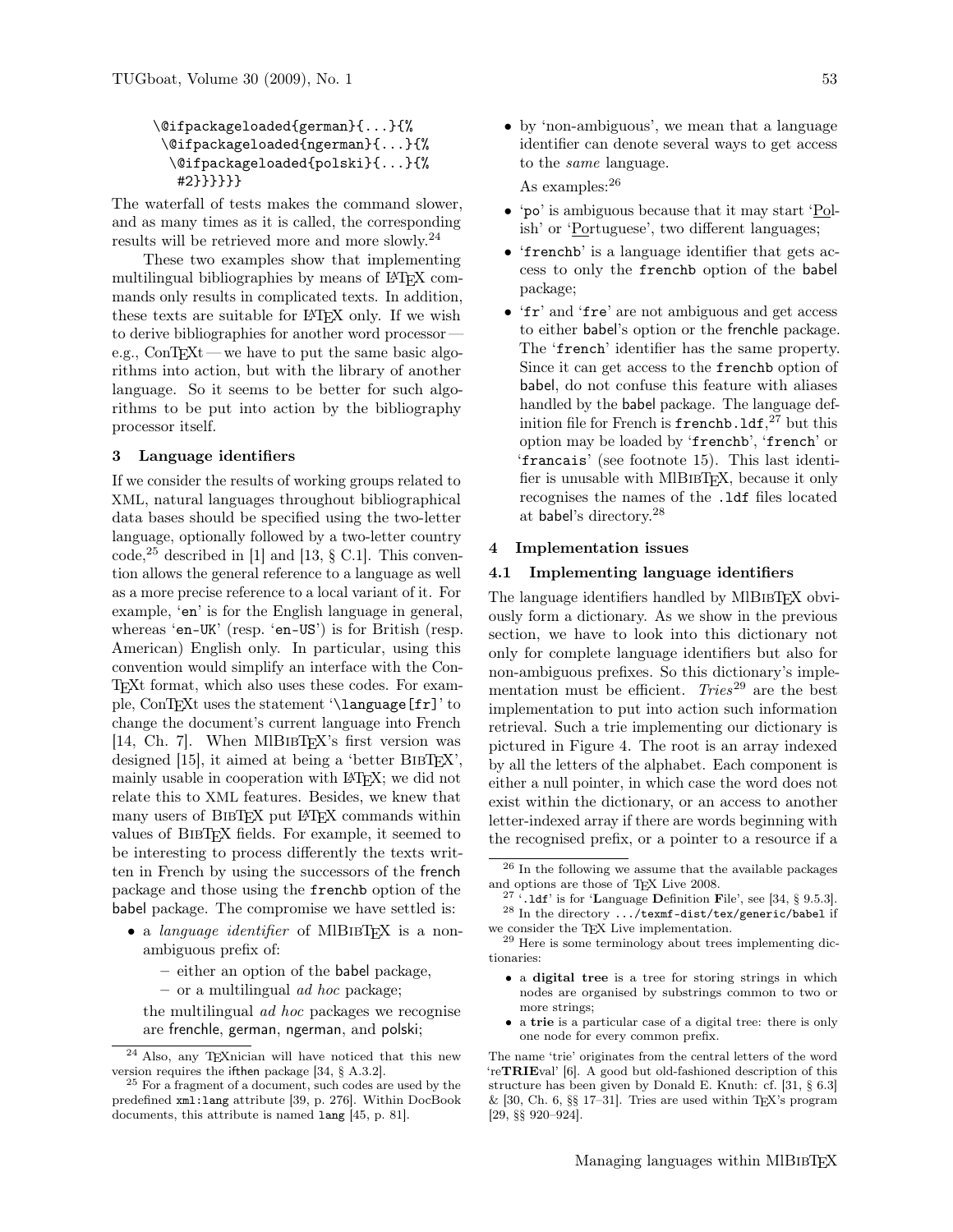

Figure 4: Searching for language identifiers by means of a trie.

word's end has been reached. In the trie in Figure 4, we see that the only language identifiers beginning with 'e' are those whose second letter is 'n' (for 'english') or 's' (for 'estonian'). Likewise, we can see that the language identifiers beginning with 'g' are the non-ambiguous prefixes of galician, german[b] and greek.

As the authors of [2] noticed, such an implementation by means of an array can be very spaceconsuming since there is many empty locations in the arrays of a trie. That is particularly true in our case, since there is only a few words denoting natural languages' names, in comparison with the whole of a dictionary for a complete language. So we decided to implement such tries by **ternary search trees**, $30$  as shown in Figure 5, where the trie of MlBIBT $FX$ 's language identifiers is sketched. Such a ternary search tree either is a leaf, or has three branches. Left and right branches— pictured in Figure 5 by a doubleheaded arrow — give access to letters less and greater than the current one. A middle branch gets access to the following letter of a word. A boxed character  $31$ means that this character comes last in the shortest non-ambiguous prefix of a language identifier.

At MIBIBTEX's installation, we consider the  $ad$ hoc packages' names and the .1df files located in the babel's package directory. These names are used to build a *height-balanced* ternary search tree.<sup>32</sup> In our

Jean-Michel Hufflen

case, this property means that if we are located at any node within our ternary search tree, the numbers of letters to the left and right of the current one differ by one at most.

### 4.2 Multilingual method information

When MIBIBT<sub>F</sub>X searches the language identifier trie for a non-existing or ambiguous identifier, the result is #f, the 'false' value in Scheme [25, § 6.3.1]. Otherwise, the result is a linear list whose elements called multilingual methods w.r.t. MIBIBT $FX$ 's terminology — are organised this way:

$$
(\langle marker\rangle\ \langle opening\rangle\ .\ \langle closing\rangle)
$$

where:

- $\langle$ marker) specifies a method used to switch to the language denoted by the identifier, e.g., an option of the babel package or an ad-hoc package;
- $\langle$  opening  $\rangle$  is a thunk<sup>33</sup> that results in a string putbefore a fragment written in the corresponding natural language;
- $\langle \textit{closing} \rangle$  the same, but the string result is put after a fragment in the corresponding language.

Figure 6 shows how the language identifiers for French allow us to get access to the different ways to surround a fragment written in French. Given a character within our trie, a dashed arrow points to the result of the function searching for a string ending with this character.<sup>34</sup> There exist  $default$ multilingual methods, e.g.:

<sup>30</sup> Another solution could have used a compact implementation of maps, as provided by Python [32, pp. 49–51]. Often hash tables — associating keys with values by means of a hash  $code$ — are used for such search. They are directly provided by Common Lisp [40], Perl [44, Ch. 2], and Ruby [33], but are not as efficient as ternary search trees, as shown in [3].

<sup>&</sup>lt;sup>31</sup> The ' $\# \backslash \ldots$ ' notation for a character comes from Scheme [25, § 6.3.4].

 $32$  The **height** of a tree is the maximum distance of any leaf from the root of a tree. In a height-balanced ternary tree, left and right branches differ in height by no more than one

and each of these two branches is recursively height-balanced, too. Searching balanced trees is more efficient on average. See [31] for more details about this notion.

<sup>33</sup> In functional programming, this word denotes a zeroargument function.

 $3<sup>4</sup>$  In fact, the actual implementation — more efficient — is slightly different, due to some advanced features of Scheme. But our functions behave exactly as shown in Figure 6.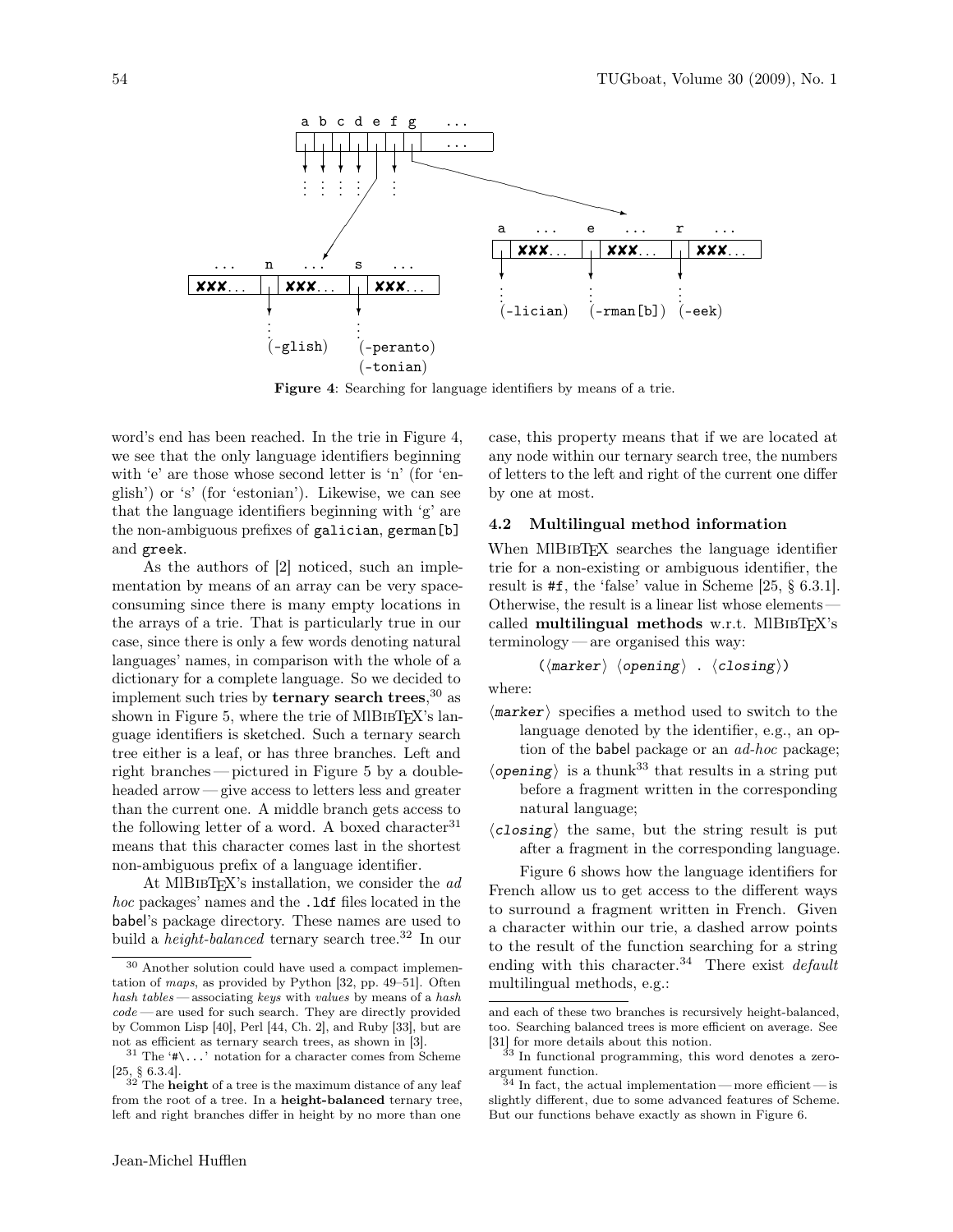

Figure 5: Implementing a trie by means of a ternary search tree.

# ((\*frenchle\*) (lambda () "{\english") . (lambda () "}"))

being used for natural languages other than French if the frenchle package has been loaded when the document is processed.<sup>35</sup>

In Figure 6, we can remark that the approach used in ConTEXt is included in such lists, except if the language identifier gets access to one method suitable for LATEX even though other methods for the same language exist. So the identifiers  $fr, fre, \ldots$  french can be used when a bibliography for ConTEXt is derived, but neither frenchb nor frenchle.

# 5 Conclusion

This article is an introduction to MIBIBTEX's implementation core. We have tried to be precise as far as possible and avoid low-level details. Our goal

was to show our realisation as a compromise between user-friendliness and a high-performing implementation. At the time of writing, the available backends are LATEX and ConTEXt. As we wrote in [23], 'when we began [our adaptation of MIBIBTEX to ConTEXt]  $(...),$  we were afraid we would have to reprogram some important parts of MIBIBTEX'. As shown by our examples, the management of language identifiers did not need a major revision when we integrated a backend for ConTEXt. So we think that our implementation is robust. Other adaptations to other  $backends - e.g., for (X) HTML - should confirm that.$ We are confident.

# 6 Acknowledgements

After discussion with some people, I realised that tries were not very well-known. Implementing them is not a small exercise, but is very worthwhile. . . and actually useful within natural language processing. I

 $^{35}$  But the language identifier  ${\it must}$  be recognised. If not, any multilingual method, even a default one, cannot be used.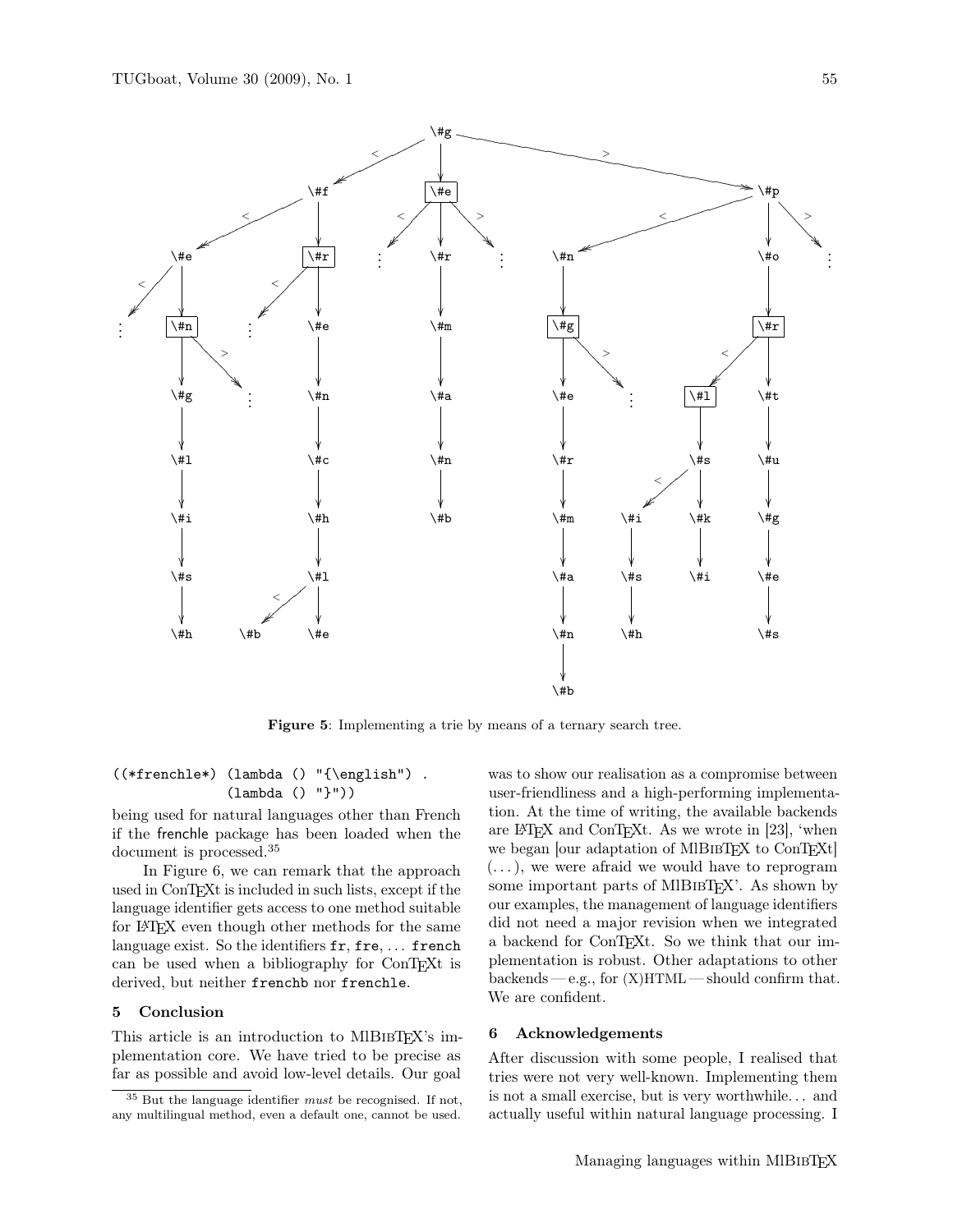

Figure 6: Multilingual methods associated with a language identifier.

hope that this article will contribute to demystifying this structure. Thanks to Karl Berry and Barbara Beeton, who kindly proofread this article.

# References

- [1] Harald Tveit ALVESTRAND: Request for Comments: 1766. Tags for the Identification of Languages. UNINETT, Network Working Group. March 1995. http://www.cis.ohio-state.edu/cgi-bin/ rfc/rfc1766.html.
- [2] Jun-Ichi Aoe, Katsuhi Morimoto and Takashi Sato: "An Efficient Implementation of Trie Structures". Software — Practice and Experience, Vol. 22, no. 9, pp. 695–721. September 1992.
- [3] Jon L. BENTLEY and Robert SEDGEWICK: "Algorithms for Sorting and Searching Strings". In: Proc. 8th Annual ACM-SIAM Symposium on Discrete Algorithms, pp. 360–369. January 1997.
- [4] Antoni DILLER: L<sup>AT</sup>FX wiersz po wierszu. Wydawnictwo Helio, Gliwice. Polish translation of  $\cancel{ETPX}$  Line by Line with an additional annex by Jan Jelowicki. 2001.
- [5] Daniel Flipo: Documentation sur le module frenchb de babel. Version 2.3c. February 2009. http://daniel.flipo.free.fr/frenchb/ frenchb2-doc.pdf.
- [6] Edward FREDKIN: "Trie Memory". Communications of the ACM, Vol. 3, no. 9, pp. 490–499. September 1960.
- [7] Bernard Gaulle : « Comment peut-on personnaliser l'extension french de L<sup>A</sup>TEX ? ». Cahiers GUTenberg, Vol. 28–29, p. 143–157. Actes de la x <sup>e</sup> conférence TEX européenne. Saint-Malo, France. Mars 1998.
- [8] Bernard GAULLE : «  $\hat{A}$  propos de french ». La lettre GUTenberg, Vol. 15, p. 16–17. Juillet 1999.
- [9] Bernard GAULLE : « Nouvelles french ». La lettre GUTenberg, Vol. 16, p. 11–12. Décembre 1999.
- [10] Bernard GAULLE : «  $\hat{A}$  propos de french ». La lettre GUTenberg, Vol. 20, p. 5–7. Octobre 2001.
- [11] Bernard GAULLE : Notice d'utilisation de l'extension frenchpro pour L<sup>AT</sup>FX. Version V5,995. Avril 2005. http://www.frenchpro6.com/frenchpro/ french/ALIRE.pdf.
- [12] Bernard GAULLE : L'extension frenchle pour  $\cancel{B}$ TFX. Notice d'utilisation. Version V5,9993. Février 2007. http://www.tug.org/texlive/Contents/live/ texmf-dist/doc/latex/frenchle/frenchle.pdf.
- [13] Michel Goossens and Sebastian Rahtz, with Eitan M. GURARI, Ross MOORE and Robert S. SUTOR: The L<sup>AT</sup>EX Web Companion. Addison-Wesley Longmann, Inc., Reading, Massachusetts. May 1999.
- [14] Hans HAGEN:  $ConT_F Xt$ , the Manual. November 2001. http://www.pragma-ade.com/general/ manuals/cont-enp.pdf.
- [15] Jean-Michel HUFFLEN: "MlBIBTEX: a New Implementation of BIBTEX". In: Simon PEPPING, ed., EuroTEX 2001, pp. 74–94. Kerkrade, The Netherlands. September 2001.